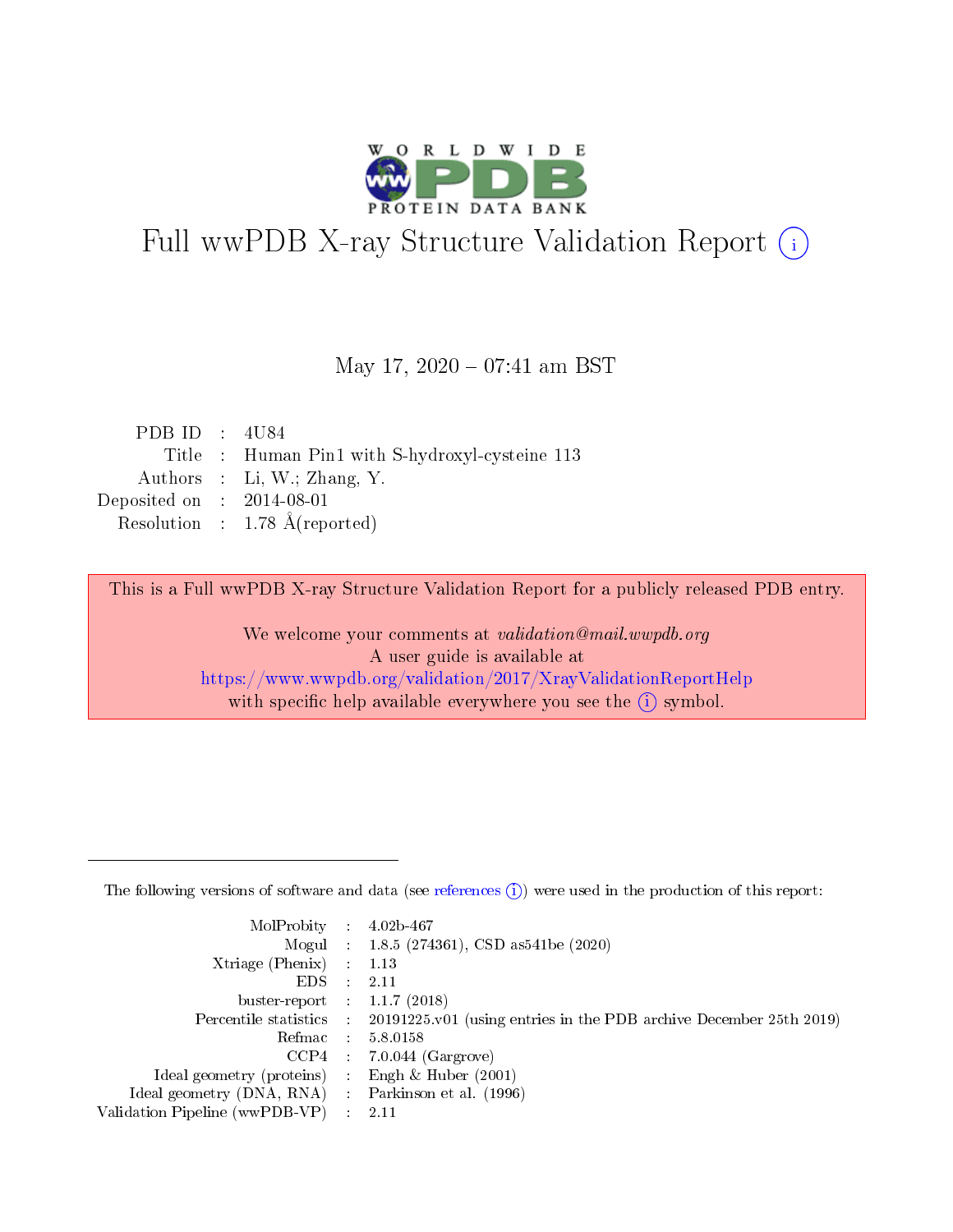# 1 [O](https://www.wwpdb.org/validation/2017/XrayValidationReportHelp#overall_quality)verall quality at a glance  $(i)$

The following experimental techniques were used to determine the structure: X-RAY DIFFRACTION

The reported resolution of this entry is 1.78 Å.

Percentile scores (ranging between 0-100) for global validation metrics of the entry are shown in the following graphic. The table shows the number of entries on which the scores are based.



| Metric                | Whole archive<br>$(\#\text{Entries})$ | Similar resolution<br>$(\#\text{Entries}, \text{resolution range}(\text{\AA}))$ |
|-----------------------|---------------------------------------|---------------------------------------------------------------------------------|
| $R_{free}$            | 130704                                | $9185(1.80-1.76)$                                                               |
| Clashscore            | 141614                                | $10184(1.80-1.76)$                                                              |
| Ramachandran outliers | 138981                                | $10051(1.80-1.76)$                                                              |
| Sidechain outliers    | 138945                                | $10050$ $(1.80-1.76)$                                                           |
| RSRZ outliers         | 127900                                | $9032(1.80-1.76)$                                                               |

The table below summarises the geometric issues observed across the polymeric chains and their fit to the electron density. The red, orange, yellow and green segments on the lower bar indicate the fraction of residues that contain outliers for  $>=3, 2, 1$  and 0 types of geometric quality criteria respectively. A grey segment represents the fraction of residues that are not modelled. The numeric value for each fraction is indicated below the corresponding segment, with a dot representing fractions  $\epsilon=5\%$  The upper red bar (where present) indicates the fraction of residues that have poor fit to the electron density. The numeric value is given above the bar.

| Mol | $\sim$ $\sim$<br>hain | Length | Quality of chain |    |     |  |  |  |  |
|-----|-----------------------|--------|------------------|----|-----|--|--|--|--|
|     |                       |        | $2\%$            |    |     |  |  |  |  |
| л.  | . .                   | 181    | 74%              | 6% | 20% |  |  |  |  |

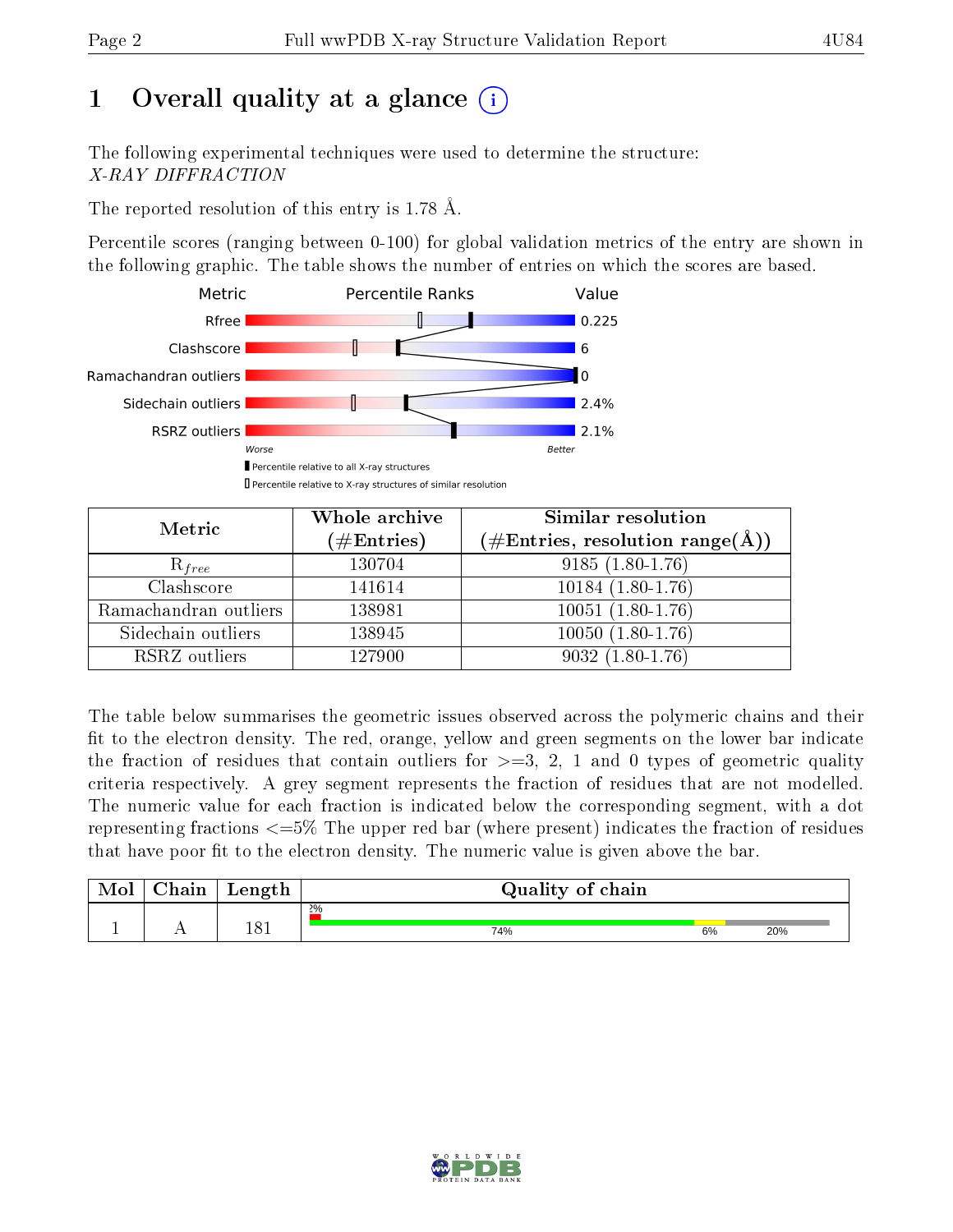# 2 Entry composition  $\left( \cdot \right)$

There are 3 unique types of molecules in this entry. The entry contains 1296 atoms, of which 0 are hydrogens and 0 are deuteriums.

In the tables below, the ZeroOcc column contains the number of atoms modelled with zero occupancy, the AltConf column contains the number of residues with at least one atom in alternate conformation and the Trace column contains the number of residues modelled with at most 2 atoms.

Molecule 1 is a protein called Peptidyl-prolyl cis-trans isomerase NIMA-interacting 1.

| Mol | Chain | Residues |                 | Atoms   |      |  | $\text{ZeroOcc} \mid \text{AltConf} \mid \text{Trace}$ |  |
|-----|-------|----------|-----------------|---------|------|--|--------------------------------------------------------|--|
|     |       | 145      | l'otal<br>1176. | 729 217 | -225 |  |                                                        |  |

| Chain            | Residue  | Modelled   | Actual     | Comment        | Reference         |
|------------------|----------|------------|------------|----------------|-------------------|
| A                | $-17$    | HIS        |            | expression tag | <b>UNP Q13526</b> |
| $\bf{A}$         | $-16$    | HIS        |            | expression tag | <b>UNP Q13526</b> |
| A                | $-15$    | <b>HIS</b> |            | expression tag | <b>UNP Q13526</b> |
| $\bf{A}$         | $-14$    | HIS        |            | expression tag | UNP.<br>Q13526    |
| $\bf{A}$         | $-13$    | <b>HIS</b> |            | expression tag | <b>UNP Q13526</b> |
| A                | $-12$    | HIS        |            | expression tag | <b>UNP Q13526</b> |
| А                | $-11$    | HIS        |            | expression tag | <b>UNP Q13526</b> |
| A                | $-10$    | HIS        |            | expression tag | <b>UNP Q13526</b> |
| $\bf{A}$         | $-9$     | GLY        |            | expression tag | <b>UNP Q13526</b> |
| A                | $-8$     | <b>GLY</b> |            | expression tag | <b>UNP Q13526</b> |
| А                | $-7$     | LEU        |            | expression tag | UNP Q13526        |
| A                | $-6$     | VAL        |            | expression tag | UNP<br>Q13526     |
| А                | $-5$     | <b>PRO</b> |            | expression tag | UNP Q13526        |
| $\boldsymbol{A}$ | $-4$     | ARG        |            | expression tag | <b>UNP Q13526</b> |
| $\boldsymbol{A}$ | $-3$     | <b>GLY</b> |            | expression tag | <b>UNP Q13526</b> |
| $\bf{A}$         | $-2$     | SER        |            | expression tag | <b>UNP Q13526</b> |
| $\bf{A}$         | $-1$     | <b>HIS</b> |            | expression tag | <b>UNP Q13526</b> |
| $\boldsymbol{A}$ | $\theta$ | <b>GLY</b> |            | expression tag | <b>UNP Q13526</b> |
| А                | 14       | ALA        | $\rm{ARG}$ | conflict       | <b>UNP Q13526</b> |

There are 19 discrepancies between the modelled and reference sequences:

• Molecule 2 is POLYETHYLENE GLYCOL (N=34) (three-letter code: 15P) (formula:  $C_{69}H_{140}O_{35}$ ).

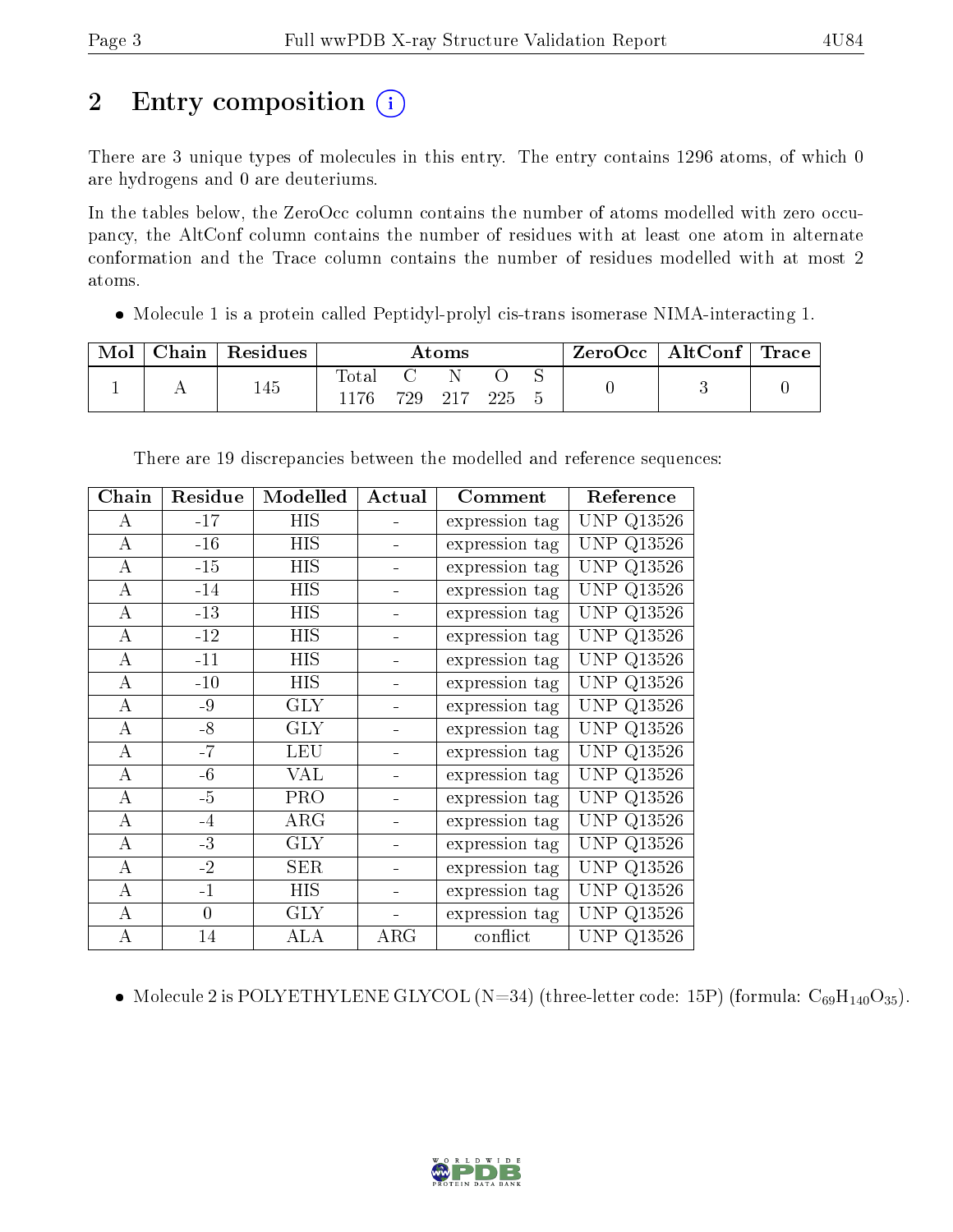

| Total C |  | $\mid$ Mol $\mid$ Chain $\mid$ Residues $\mid$ | Atoms |  |  | $^\top$ ZeroOcc   AltConf |  |
|---------|--|------------------------------------------------|-------|--|--|---------------------------|--|
|         |  |                                                |       |  |  |                           |  |

 $\bullet\,$  Molecule 3 is water.

|  | $Mol$   Chain   Residues | Atoms | $ZeroOcc \   \ AltConf \$ |  |
|--|--------------------------|-------|---------------------------|--|
|  | 101                      | Total |                           |  |

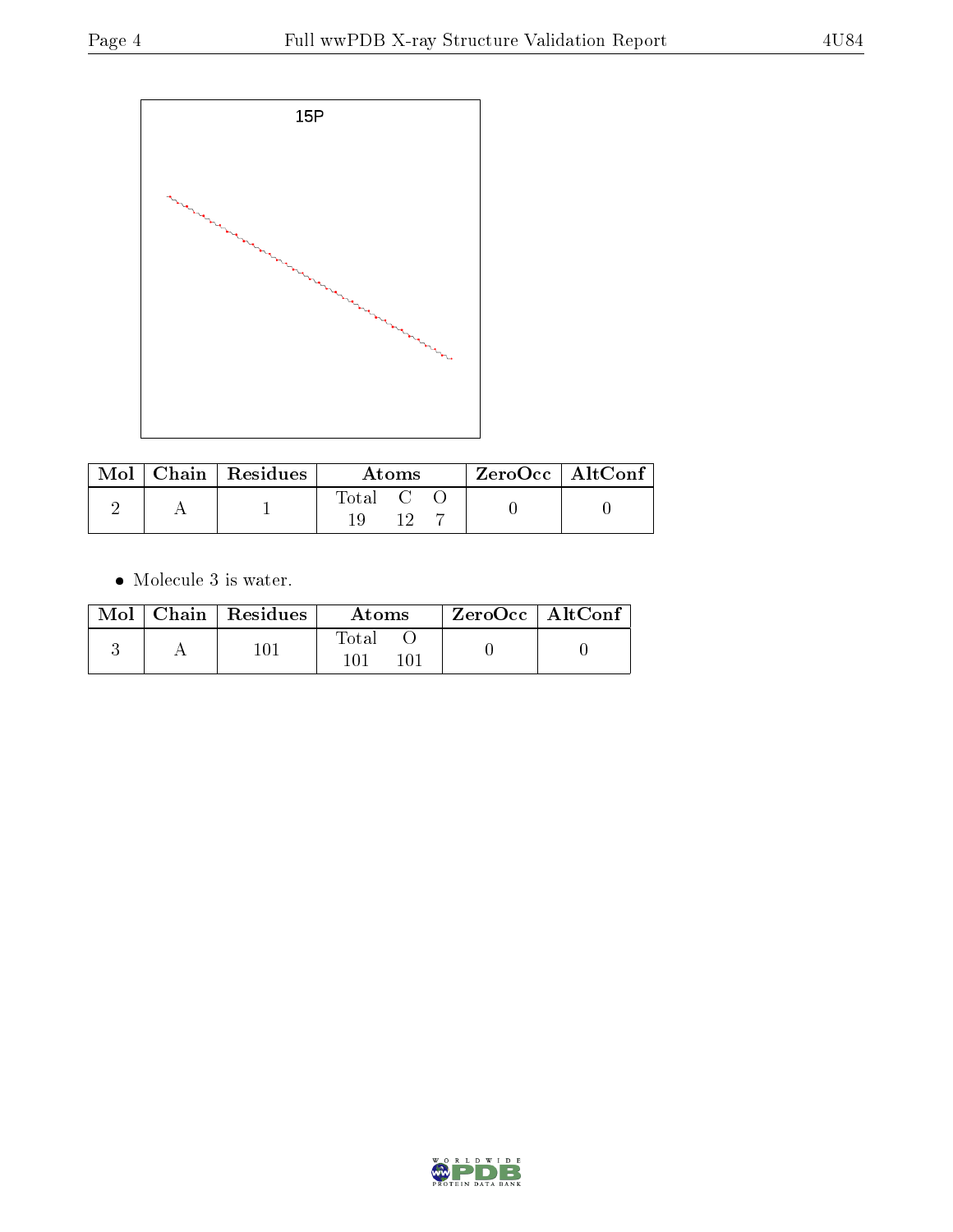# 3 Residue-property plots  $(i)$

These plots are drawn for all protein, RNA and DNA chains in the entry. The first graphic for a chain summarises the proportions of the various outlier classes displayed in the second graphic. The second graphic shows the sequence view annotated by issues in geometry and electron density. Residues are color-coded according to the number of geometric quality criteria for which they contain at least one outlier: green  $= 0$ , yellow  $= 1$ , orange  $= 2$  and red  $= 3$  or more. A red dot above a residue indicates a poor fit to the electron density (RSRZ  $> 2$ ). Stretches of 2 or more consecutive residues without any outlier are shown as a green connector. Residues present in the sample, but not in the model, are shown in grey.

• Molecule 1: Peptidyl-prolyl cis-trans isomerase NIMA-interacting 1



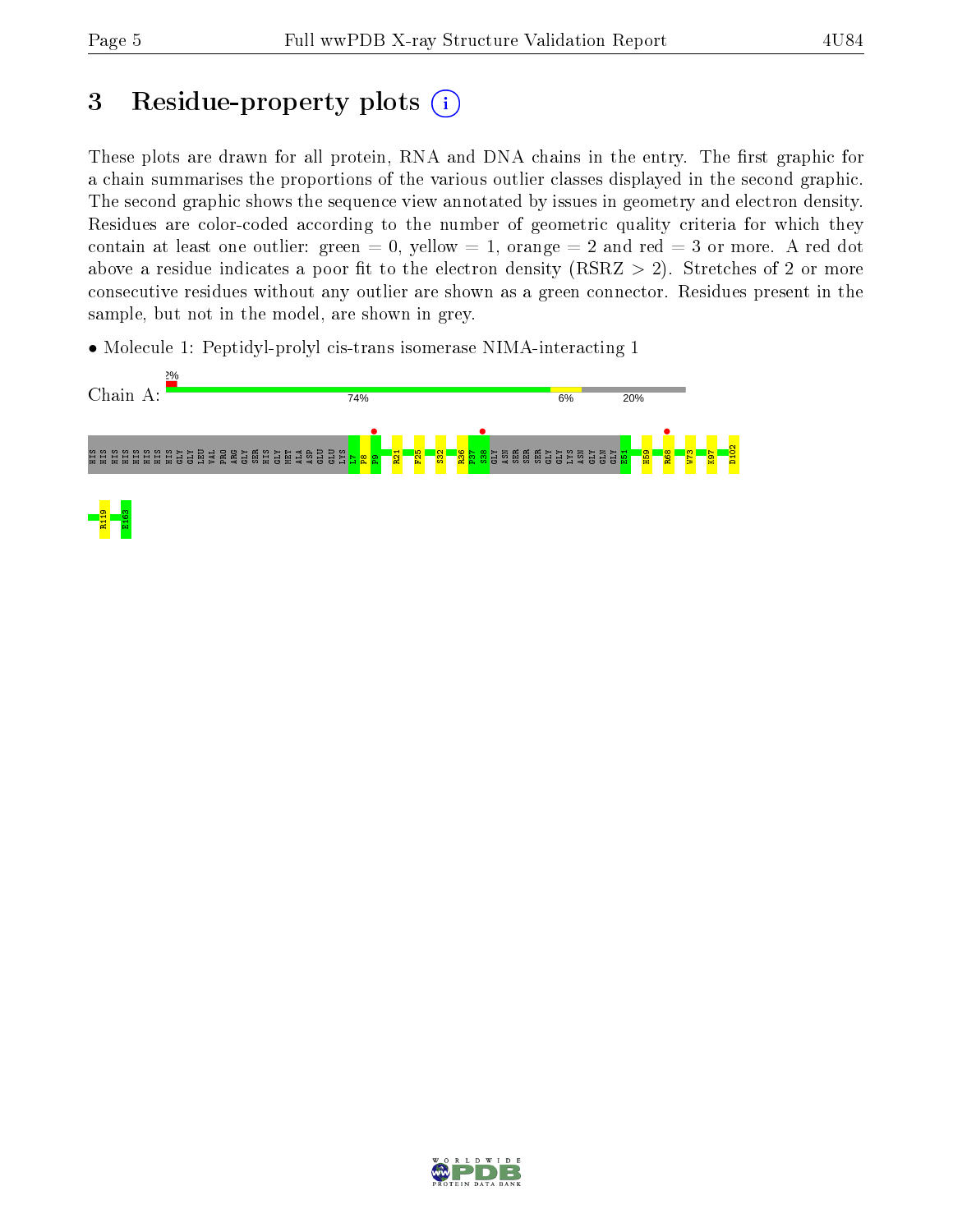# 4 Data and refinement statistics  $(i)$

| Property                                                   | Value                                              | Source     |
|------------------------------------------------------------|----------------------------------------------------|------------|
| Space group                                                | P 31 2 1                                           | Depositor  |
| Cell constants                                             | $68.90\text{\AA}$<br>$68.90\text{\AA}$<br>79.76Å   |            |
| a, b, c, $\alpha$ , $\beta$ , $\gamma$                     | $90.00^\circ$<br>$90.00^\circ$<br>$120.00^{\circ}$ | Depositor  |
| Resolution $(A)$                                           | $-1.78$<br>50.00                                   | Depositor  |
|                                                            | 34.45<br>$-1.78$                                   | <b>EDS</b> |
| % Data completeness                                        | 98.5 (50.00-1.78)                                  | Depositor  |
| (in resolution range)                                      | 98.6 (34.45-1.78)                                  | <b>EDS</b> |
| $\mathrm{R}_{merge}$                                       | (Not available)                                    | Depositor  |
| $\mathrm{R}_{sym}$                                         | (Not available)                                    | Depositor  |
| $\langle I/\sigma(I) \rangle^{-1}$                         | $\overline{1.78}$ (at 1.78Å)                       | Xtriage    |
| Refinement program                                         | <b>REFMAC 5.8.0049</b>                             | Depositor  |
|                                                            | $0.195$ , $0.224$                                  | Depositor  |
| $R, R_{free}$                                              | 0.195<br>0.225<br>$\mathcal{L}$                    | DCC        |
| $R_{free}$ test set                                        | 1083 reflections $(5.12\%)$                        | wwPDB-VP   |
| Wilson B-factor $(A^2)$                                    | 21.5                                               | Xtriage    |
| Anisotropy                                                 | 0.632                                              | Xtriage    |
| Bulk solvent $k_{sol}$ (e/Å <sup>3</sup> ), $B_{sol}(A^2)$ | $0.35$ , $41.1$                                    | <b>EDS</b> |
| $\overline{L-test for}$ twinning <sup>2</sup>              | $< L >$ = 0.50, $< L2 >$ = 0.34                    | Xtriage    |
| Estimated twinning fraction                                | $0.032$ for $-h,-k,l$                              | Xtriage    |
| $F_o, F_c$ correlation                                     | 0.96                                               | <b>EDS</b> |
| Total number of atoms                                      | 1296                                               | wwPDB-VP   |
| Average B, all atoms $(A^2)$                               | 28.0                                               | wwPDB-VP   |

Xtriage's analysis on translational NCS is as follows: The largest off-origin peak in the Patterson function is  $6.87\%$  of the height of the origin peak. No significant pseudotranslation is detected.

<sup>&</sup>lt;sup>2</sup>Theoretical values of  $\langle |L| \rangle$ ,  $\langle L^2 \rangle$  for acentric reflections are 0.5, 0.333 respectively for untwinned datasets, and 0.375, 0.2 for perfectly twinned datasets.



<span id="page-5-1"></span><span id="page-5-0"></span><sup>1</sup> Intensities estimated from amplitudes.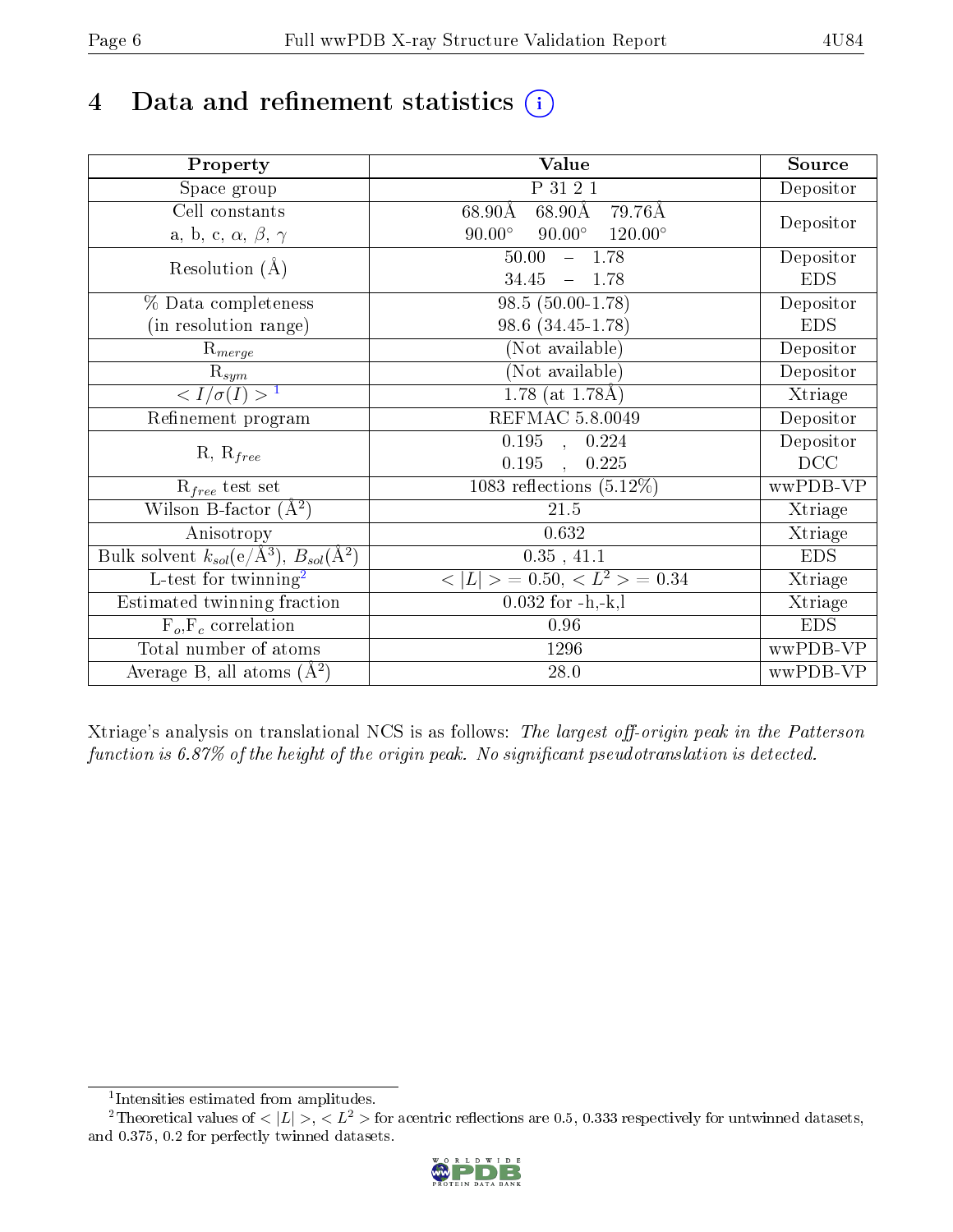# 5 Model quality  $(i)$

## 5.1 Standard geometry  $(i)$

Bond lengths and bond angles in the following residue types are not validated in this section: 15P, CSO

The Z score for a bond length (or angle) is the number of standard deviations the observed value is removed from the expected value. A bond length (or angle) with  $|Z| > 5$  is considered an outlier worth inspection. RMSZ is the root-mean-square of all Z scores of the bond lengths (or angles).

|     | $ $ Chain |        | Bond lengths       | Bond angles |                    |  |
|-----|-----------|--------|--------------------|-------------|--------------------|--|
| Mol |           | RMSZ . | $\# Z  > 5$        | RMSZ        | # $ Z  > 5$        |  |
|     |           | 1.26   | $3/1198$ $(0.3\%)$ | 1.14        | $1/1604$ $(0.1\%)$ |  |

All (3) bond length outliers are listed below:

| Mol | Chain   $\text{Res}$   $\text{Type}$ |     |       | Atoms     | Z       | Observed $(A)$ | $ $ Ideal( $A$ ) |
|-----|--------------------------------------|-----|-------|-----------|---------|----------------|------------------|
|     |                                      | າ ດ | SER   | $CB-OG$   | $-5.91$ |                | 42               |
|     |                                      |     | ''RP' | $CE3-CZ3$ | 5.70    | .48            | $1.38\,$         |
|     |                                      |     | PHE   | CG-CD1    | 5.11    | .46            | .38              |

All (1) bond angle outliers are listed below:

| Mol   Chain   $Res$   Type |  | Atoms                                  | Observed $({}^o)$   Ideal $({}^{o})$ |  |
|----------------------------|--|----------------------------------------|--------------------------------------|--|
|                            |  | $+$ ASP $\vert$ CB-CG-OD1 $\vert$ 5.43 | 123-19                               |  |

There are no chirality outliers.

There are no planarity outliers.

### 5.2 Too-close contacts  $\overline{()}$

In the following table, the Non-H and H(model) columns list the number of non-hydrogen atoms and hydrogen atoms in the chain respectively. The H(added) column lists the number of hydrogen atoms added and optimized by MolProbity. The Clashes column lists the number of clashes within the asymmetric unit, whereas Symm-Clashes lists symmetry related clashes.

| Mol |      |      | Chain   Non-H   H(model)   H(added)   Clashes   Symm-Clashes |
|-----|------|------|--------------------------------------------------------------|
|     | 176  | 1145 |                                                              |
|     |      |      |                                                              |
|     |      |      |                                                              |
|     | 1296 |      |                                                              |

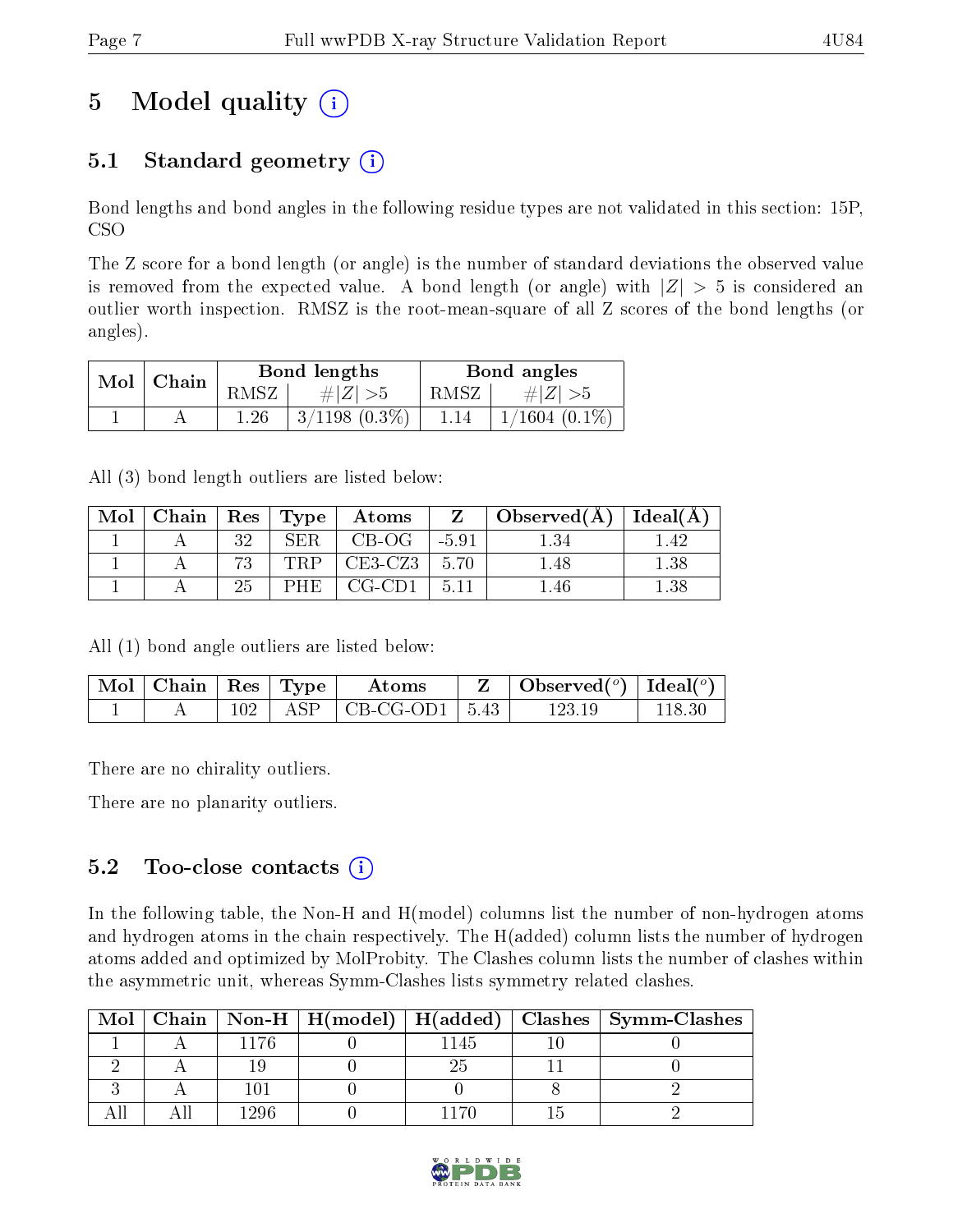The all-atom clashscore is defined as the number of clashes found per 1000 atoms (including hydrogen atoms). The all-atom clashscore for this structure is 6.

|            |  |  | All (15) close contacts within the same asymmetric unit are listed below, sorted by their clash |  |  |  |  |
|------------|--|--|-------------------------------------------------------------------------------------------------|--|--|--|--|
| magnitude. |  |  |                                                                                                 |  |  |  |  |

| Atom-1             | Atom-2          | Interatomic    | Clash         |
|--------------------|-----------------|----------------|---------------|
|                    |                 | distance $(A)$ | overlap $(A)$ |
| 1: A:97: LYS: NZ   | 2:A:201:15P:H18 | 1.97           | 0.79          |
| 1:A:97:LYS:HZ2     | 2:A:201:15P:H18 | 1.66           | 0.59          |
| 1: A:97: LYS: HZ2  | 2:A:201:15P:C8  | 2.19           | 0.55          |
| 1: A:97: LYS: HD2  | 2:A:201:15P:H18 | 1.89           | 0.55          |
| 1: A:97: LYS:CD    | 2:A:201:15P:H18 | 2.38           | 0.53          |
| 1:A:119[B]:ARG:CZ  | 3:A:318:HOH:O   | 2.58           | 0.50          |
| 1:A:8:PRO:HB2      | 3:A:394:HOH:O   | 2.11           | 0.50          |
| 2:A:201:15P:H19    | 3:A:378:HOH:O   | 2.11           | 0.49          |
| 1: A:97: LYS: NZ   | 2:A:201:15P:CS  | 2.71           | 0.48          |
| 2:A:201:15P:H12    | 3:A:378:HOH:O   | 2.14           | 0.48          |
| 2:A:201:15P:H26    | 2:A:201:15P:H14 | 1.42           | 0.46          |
| 2:A:201:15P:H102   | 3:A:376:HOH:O   | 2.15           | 0.45          |
| 2:A:201:15P:H14    | 3:A:378:HOH:O   | 2.16           | 0.44          |
| 1:A:21:ARG:NH1     | 3:A:301:HOH:O   | 2.51           | 0.43          |
| 1:A:119[A]:ARG:HG2 | 3:A:345:HOH:O   | 2.19           | 0.43          |

All (2) symmetry-related close contacts are listed below. The label for Atom-2 includes the symmetry operator and encoded unit-cell translations to be applied.

| Atom-1 | Atom-2                                     | Interatomic<br>distance $(\AA)$ | Clash<br>overlap $(A)$ |
|--------|--------------------------------------------|---------------------------------|------------------------|
|        | $3:A:318:HOH:O$   $3:A:341:HOH:O[3 \ 454]$ | 2.04                            | 0.16                   |
|        | $3:A:342:HOH:O$   $3:A:345:HOH:O[2 565]$   | 2.14                            | 0.06                   |

### 5.3 Torsion angles (i)

#### 5.3.1 Protein backbone  $(i)$

In the following table, the Percentiles column shows the percent Ramachandran outliers of the chain as a percentile score with respect to all X-ray entries followed by that with respect to entries of similar resolution.

The Analysed column shows the number of residues for which the backbone conformation was analysed, and the total number of residues.

| $\mid$ Mol $\mid$ Chain $\mid$ | Analysed Favoured   Allowed   Outliers   Percentiles |  |                                                                                    |  |  |
|--------------------------------|------------------------------------------------------|--|------------------------------------------------------------------------------------|--|--|
|                                | 142/181 (78%)   141 (99%)   1 (1%)                   |  | $\begin{array}{ c c c c c }\n\hline\n\multicolumn{1}{ c }{100} & 100\n\end{array}$ |  |  |

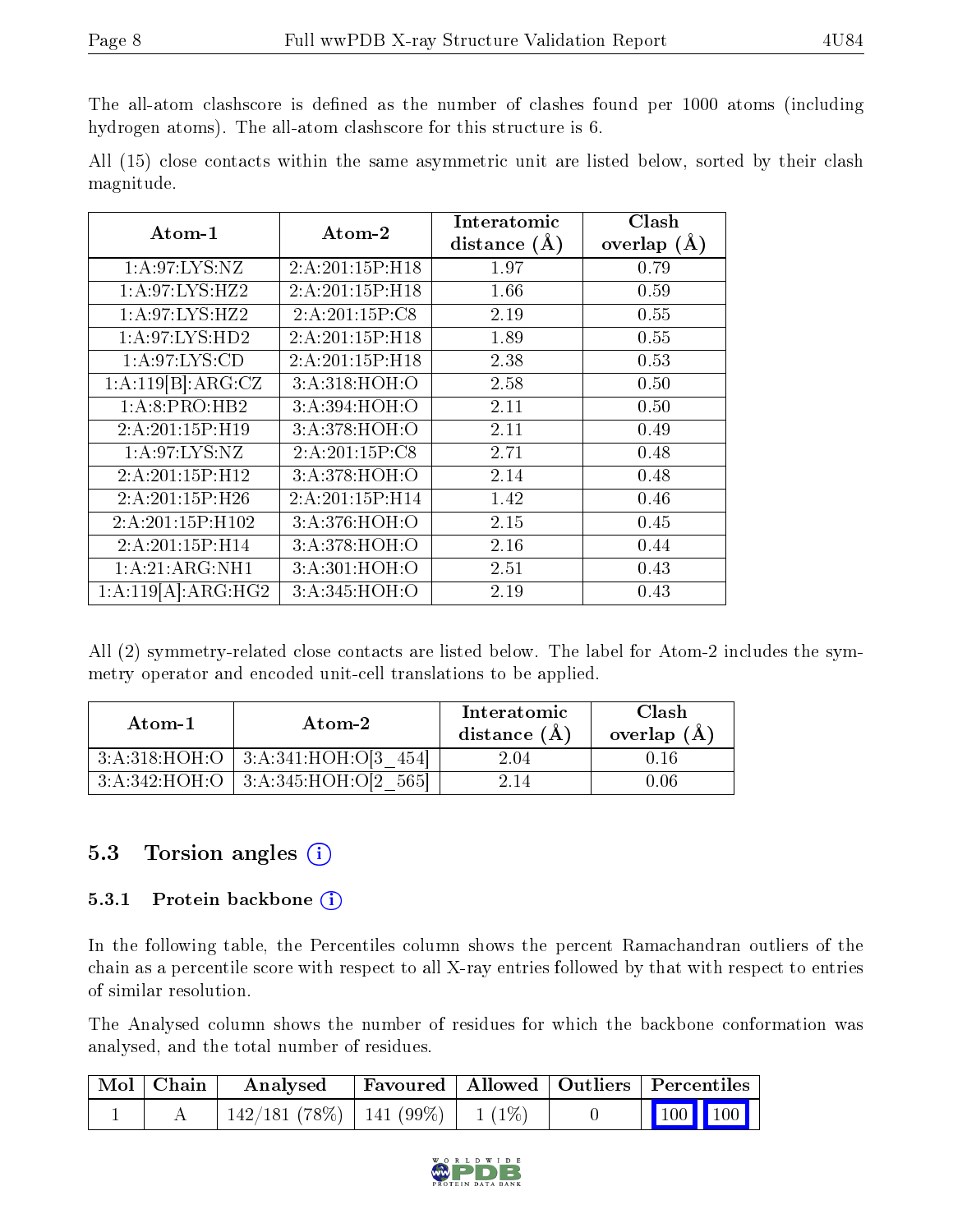There are no Ramachandran outliers to report.

#### 5.3.2 Protein sidechains  $(i)$

In the following table, the Percentiles column shows the percent sidechain outliers of the chain as a percentile score with respect to all X-ray entries followed by that with respect to entries of similar resolution.

The Analysed column shows the number of residues for which the sidechain conformation was analysed, and the total number of residues.

| Mol   Chain |                                         | Analysed   Rotameric   Outliers   Percentiles |  |                                           |  |
|-------------|-----------------------------------------|-----------------------------------------------|--|-------------------------------------------|--|
|             | $127/150$ (85\%)   124 (98\%)   3 (2\%) |                                               |  | $\parallel$ 49 $\parallel$ 33 $\parallel$ |  |

All (3) residues with a non-rotameric sidechain are listed below:

| Mol | Chain | Res | Type       |
|-----|-------|-----|------------|
|     |       | 36  | $\rm{ARG}$ |
|     |       | 59  | HIS        |
|     |       | 68  | A R.G      |

Some sidechains can be flipped to improve hydrogen bonding and reduce clashes. There are no such sidechains identified.

#### $5.3.3$  RNA  $(i)$

There are no RNA molecules in this entry.

### 5.4 Non-standard residues in protein, DNA, RNA chains (i)

1 non-standard protein/DNA/RNA residue is modelled in this entry.

In the following table, the Counts columns list the number of bonds (or angles) for which Mogul statistics could be retrieved, the number of bonds (or angles) that are observed in the model and the number of bonds (or angles) that are defined in the Chemical Component Dictionary. The Link column lists molecule types, if any, to which the group is linked. The Z score for a bond length (or angle) is the number of standard deviations the observed value is removed from the expected value. A bond length (or angle) with  $|Z| > 2$  is considered an outlier worth inspection. RMSZ is the root-mean-square of all Z scores of the bond lengths (or angles).

| Mol |     | $\vert$ Type $\vert$ Chain $\vert$ Res $\vert$ |  |  |        | $\perp$ Link       |                                                        | Bond lengths |      | Bond angles              |  |  |
|-----|-----|------------------------------------------------|--|--|--------|--------------------|--------------------------------------------------------|--------------|------|--------------------------|--|--|
|     |     |                                                |  |  | Counts | $\mid$ RMSZ $\mid$ | $\left  \#Z \right  > 2$   Counts   RMSZ   $\# Z  > 2$ |              |      |                          |  |  |
|     | ∩מר |                                                |  |  | 3,6,7  | 1.66               | 1(33%)                                                 | 0.6, 8       | 0.00 | $\overline{\phantom{a}}$ |  |  |

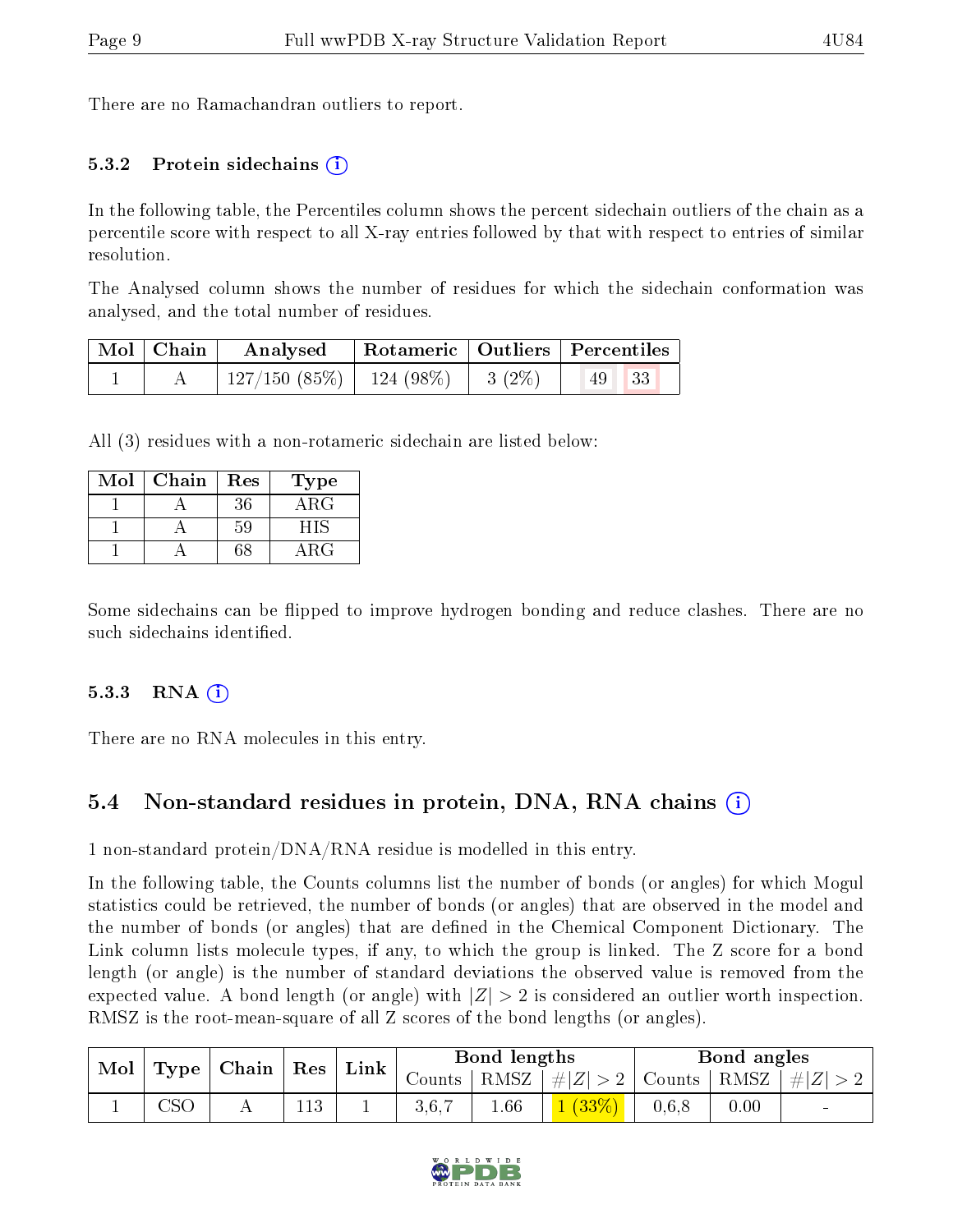In the following table, the Chirals column lists the number of chiral outliers, the number of chiral centers analysed, the number of these observed in the model and the number defined in the Chemical Component Dictionary. Similar counts are reported in the Torsion and Rings columns. '-' means no outliers of that kind were identified.

|            |  |        | Mol   Type   Chain   Res   Link   Chirals   Torsions   Rings |  |
|------------|--|--------|--------------------------------------------------------------|--|
| $\Box$ CSO |  | $\sim$ | $1 \frac{0}{15}$                                             |  |

All (1) bond length outliers are listed below:

|  |  |                            | $\mid$ Mol $\mid$ Chain $\mid$ Res $\mid$ Type $\mid$ Atoms $\mid$ Z $\mid$ Observed(Å) $\mid$ Ideal(Å) $\mid$ |  |
|--|--|----------------------------|----------------------------------------------------------------------------------------------------------------|--|
|  |  | $113$   CSO   CA-N   -2.05 | l 42                                                                                                           |  |

There are no bond angle outliers.

There are no chirality outliers.

There are no torsion outliers.

There are no ring outliers.

No monomer is involved in short contacts.

#### 5.5 Carbohydrates (i)

There are no carbohydrates in this entry.

#### 5.6 Ligand geometry (i)

1 ligand is modelled in this entry.

In the following table, the Counts columns list the number of bonds (or angles) for which Mogul statistics could be retrieved, the number of bonds (or angles) that are observed in the model and the number of bonds (or angles) that are defined in the Chemical Component Dictionary. The Link column lists molecule types, if any, to which the group is linked. The Z score for a bond length (or angle) is the number of standard deviations the observed value is removed from the expected value. A bond length (or angle) with  $|Z| > 2$  is considered an outlier worth inspection. RMSZ is the root-mean-square of all Z scores of the bond lengths (or angles).

| $\bf{Mol}$ | Type | Chain   Res |     | $^{\circ}$ Link | Bond lengths |                        |         | Bond angles |      |                  |  |
|------------|------|-------------|-----|-----------------|--------------|------------------------|---------|-------------|------|------------------|--|
|            |      |             |     |                 | Counts       | $\lceil$ RMSZ $\lceil$ | $\# Z $ | Counts      | RMSZ | $\vert \#  Z $   |  |
|            | 15P  |             | 201 | $\sim$          | 18, 18, 103  | 0.71                   |         | 17, 17, 102 | 1.32 | $\sqrt{2}$ (11%) |  |

In the following table, the Chirals column lists the number of chiral outliers, the number of chiral centers analysed, the number of these observed in the model and the number defined in the Chemical Component Dictionary. Similar counts are reported in the Torsion and Rings columns.

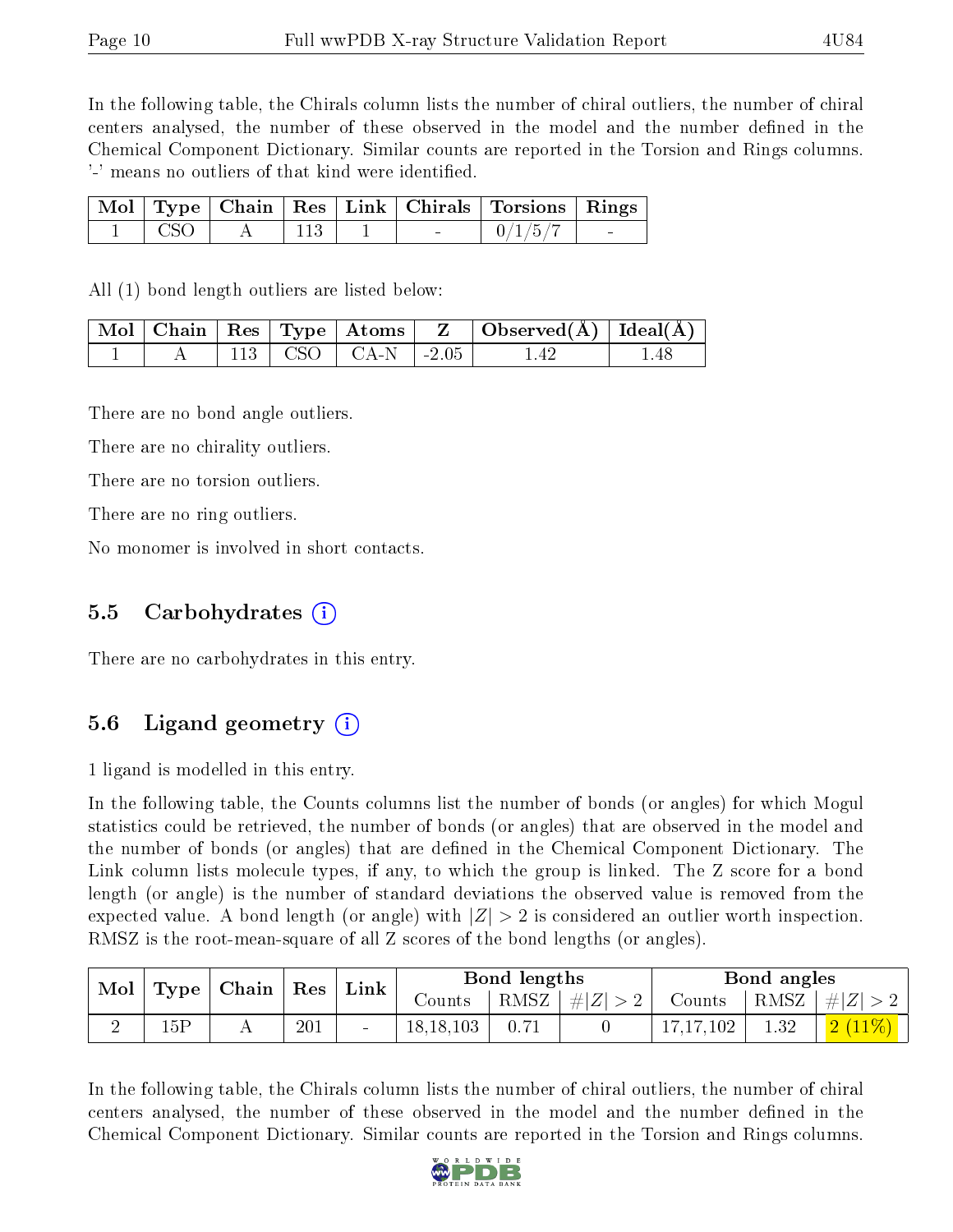'-' means no outliers of that kind were identified.

|     |     | Mol   Type   Chain   Res   Link   Chirals | <b>Torsions</b>                                       | Rings                    |
|-----|-----|-------------------------------------------|-------------------------------------------------------|--------------------------|
| 15P | 201 |                                           | $\left\lfloor \frac{10/16/16/101}{\pi} \right\rfloor$ | <b>Contract Contract</b> |

There are no bond length outliers.

All (2) bond angle outliers are listed below:

| Mol | Chain |     | $Res$ Type | Atoms                |            | Observed $(^\circ)$ | Ideal $(^{o}$ |
|-----|-------|-----|------------|----------------------|------------|---------------------|---------------|
|     |       | 201 | 15P        | $C11-O5-C10$   -3.20 |            | 99.40               | 113 29        |
|     |       | 201 | 15P        | OXT-C1-C2            | $1 - 2.31$ | 98.41               |               |

There are no chirality outliers.

| Mol            | Chain        | Res | Type | Atoms                                                          |
|----------------|--------------|-----|------|----------------------------------------------------------------|
| $\overline{2}$ | А            | 201 | 15P  | $\overline{C4-C3}$ -O1-C2                                      |
| 2              | $\bf{A}$     | 201 | 15P  | C6-C5-O2-C4                                                    |
| 2              | A            | 201 | 15P  | $OXT-C1-C2-O1$                                                 |
| $\overline{2}$ | A            | 201 | 15P  | O5-C10-C9-O4                                                   |
| $\overline{2}$ | A            | 201 | 15P  | O <sub>2</sub> -C <sub>5</sub> -C <sub>6</sub> -O <sub>3</sub> |
| $\overline{2}$ | A            | 201 | 15P  | $\overline{C}$ 7-C8-O4-C9                                      |
| $\overline{2}$ | $\mathbf{A}$ | 201 | 15P  | C10-C9-O4-C8                                                   |
| 2              | A            | 201 | 15P  | C8-C7-O3-C6                                                    |
| 2              | A            | 201 | 15P  | O1-C3-C4-O2                                                    |
| 2              |              | 201 | 15P  | O3-C7-C8-O4                                                    |

All (10) torsion outliers are listed below:

There are no ring outliers.

1 monomer is involved in 11 short contacts:

|  |       |      | Mol   Chain   Res   Type   Clashes   Symm-Clashes |
|--|-------|------|---------------------------------------------------|
|  | -201- | -15P |                                                   |

The following is a two-dimensional graphical depiction of Mogul quality analysis of bond lengths, bond angles, torsion angles, and ring geometry for all instances of the Ligand of Interest. In addition, ligands with molecular weight > 250 and outliers as shown on the validation Tables will also be included. For torsion angles, if less then 5% of the Mogul distribution of torsion angles is within 10 degrees of the torsion angle in question, then that torsion angle is considered an outlier. Any bond that is central to one or more torsion angles identified as an outlier by Mogul will be highlighted in the graph. For rings, the root-mean-square deviation (RMSD) between the ring in question and similar rings identified by Mogul is calculated over all ring torsion angles. If the average RMSD is greater than 60 degrees and the minimal RMSD between the ring in question and any Mogul-identified rings is also greater than 60 degrees, then that ring is considered an outlier.

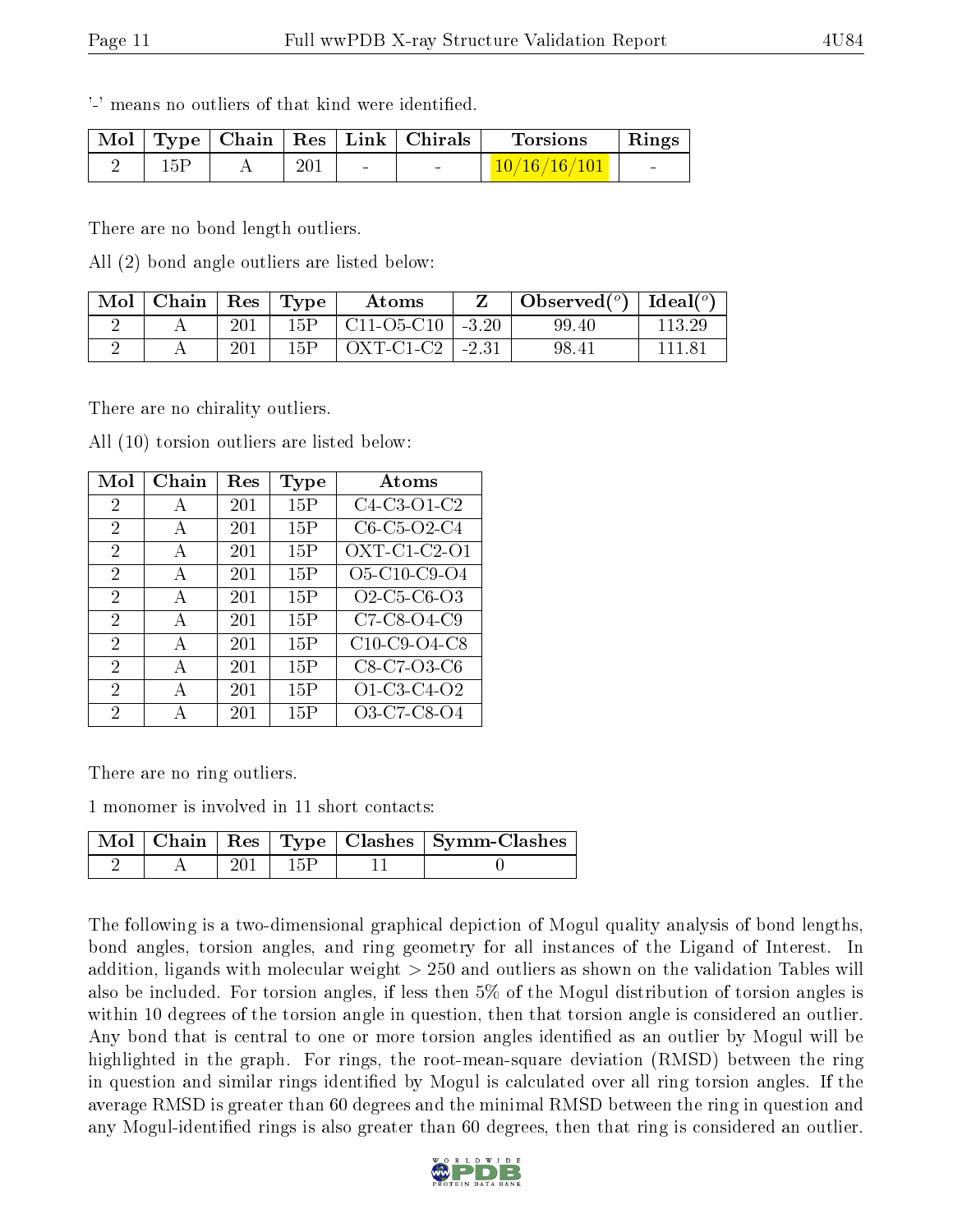The outliers are highlighted in purple. The color gray indicates Mogul did not find sufficient equivalents in the CSD to analyse the geometry.



### 5.7 [O](https://www.wwpdb.org/validation/2017/XrayValidationReportHelp#nonstandard_residues_and_ligands)ther polymers (i)

There are no such residues in this entry.

### 5.8 Polymer linkage issues (i)

There are no chain breaks in this entry.

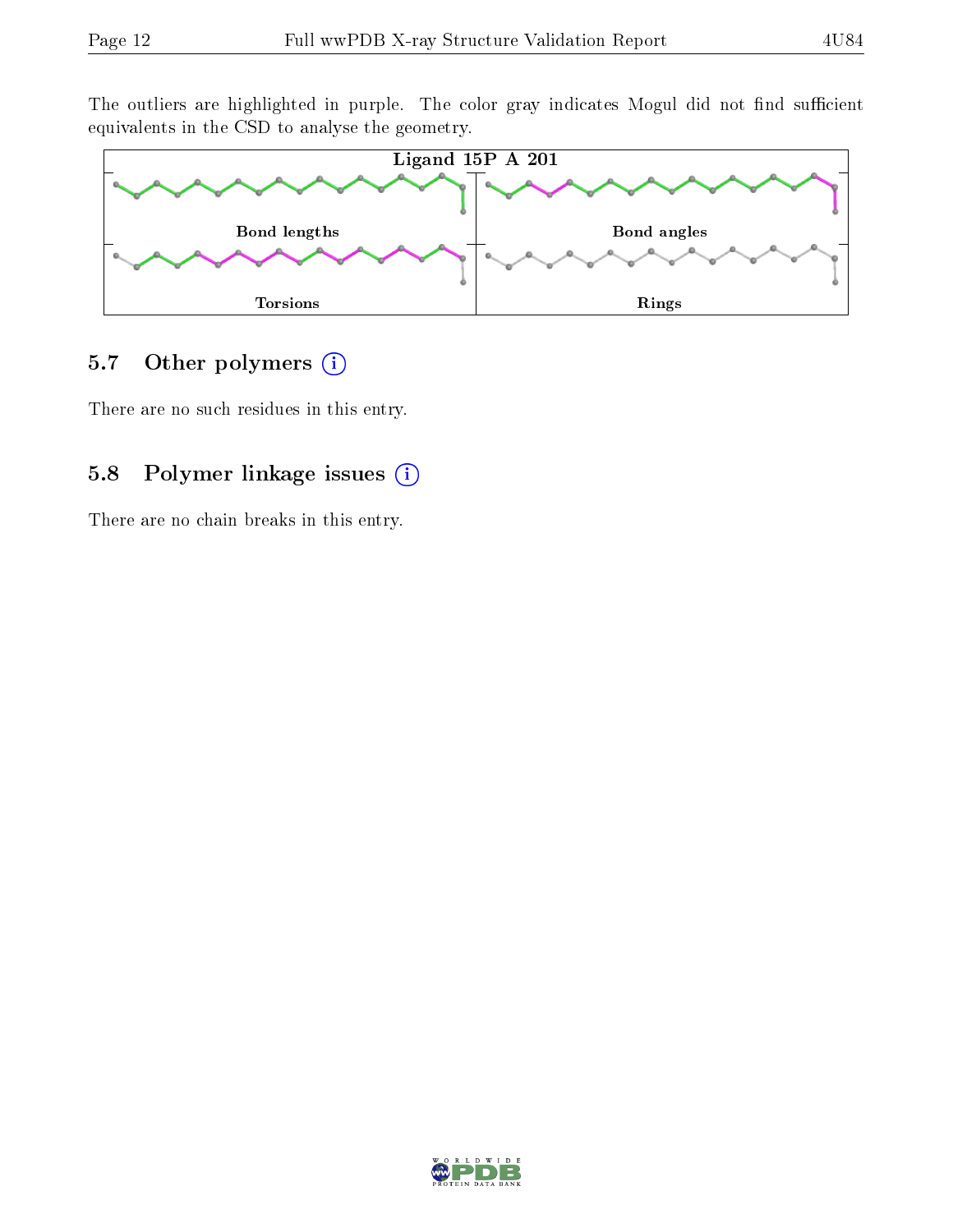## 6 Fit of model and data  $\left( \cdot \right)$

### 6.1 Protein, DNA and RNA chains (i)

In the following table, the column labelled  $#RSRZ>2'$  contains the number (and percentage) of RSRZ outliers, followed by percent RSRZ outliers for the chain as percentile scores relative to all X-ray entries and entries of similar resolution. The OWAB column contains the minimum, median,  $95<sup>th</sup>$  percentile and maximum values of the occupancy-weighted average B-factor per residue. The column labelled  $Q < 0.9$  lists the number of (and percentage) of residues with an average occupancy less than 0.9.

|  | $\mid$ Mol $\mid$ Chain $\mid$ Analysed $\mid$ <rsrz> <math>\mid</math></rsrz> |  |  |  |  |
|--|--------------------------------------------------------------------------------|--|--|--|--|
|  | $144/181$ (79%)   -0.23   3 (2%)   63   63   16, 25, 46, 65                    |  |  |  |  |

All (3) RSRZ outliers are listed below:

| Mol | Chain   Res |    | $\top$ Type $\top$ | $\mid$ RSRZ |
|-----|-------------|----|--------------------|-------------|
|     |             | 38 | SER.               | 3.8         |
|     |             |    | PRO                | 2.8         |
|     |             | 68 | ARG                |             |

### 6.2 Non-standard residues in protein, DNA, RNA chains  $(i)$

In the following table, the Atoms column lists the number of modelled atoms in the group and the number defined in the chemical component dictionary. The B-factors column lists the minimum, median,  $95<sup>th</sup>$  percentile and maximum values of B factors of atoms in the group. The column labelled  $Q< 0.9$  lists the number of atoms with occupancy less than 0.9.

|            |     |       |      | $\mid$ Mol $\mid$ Type $\mid$ Chain $\mid$ Res $\mid$ Atoms $\mid$ RSCC $\mid$ RSR $\mid$ B-factors(Å <sup>2</sup> ) $\mid$ Q<0.9 |  |
|------------|-----|-------|------|-----------------------------------------------------------------------------------------------------------------------------------|--|
| <b>CSO</b> | 113 | -0.97 | 0.06 | 22, 23, 27, 30                                                                                                                    |  |

### 6.3 Carbohydrates (i)

There are no carbohydrates in this entry.

### $6.4$  Ligands  $(i)$

In the following table, the Atoms column lists the number of modelled atoms in the group and the number defined in the chemical component dictionary. The B-factors column lists the minimum, median,  $95<sup>th</sup>$  percentile and maximum values of B factors of atoms in the group. The column labelled  $Q < 0.9$ ' lists the number of atoms with occupancy less than 0.9.